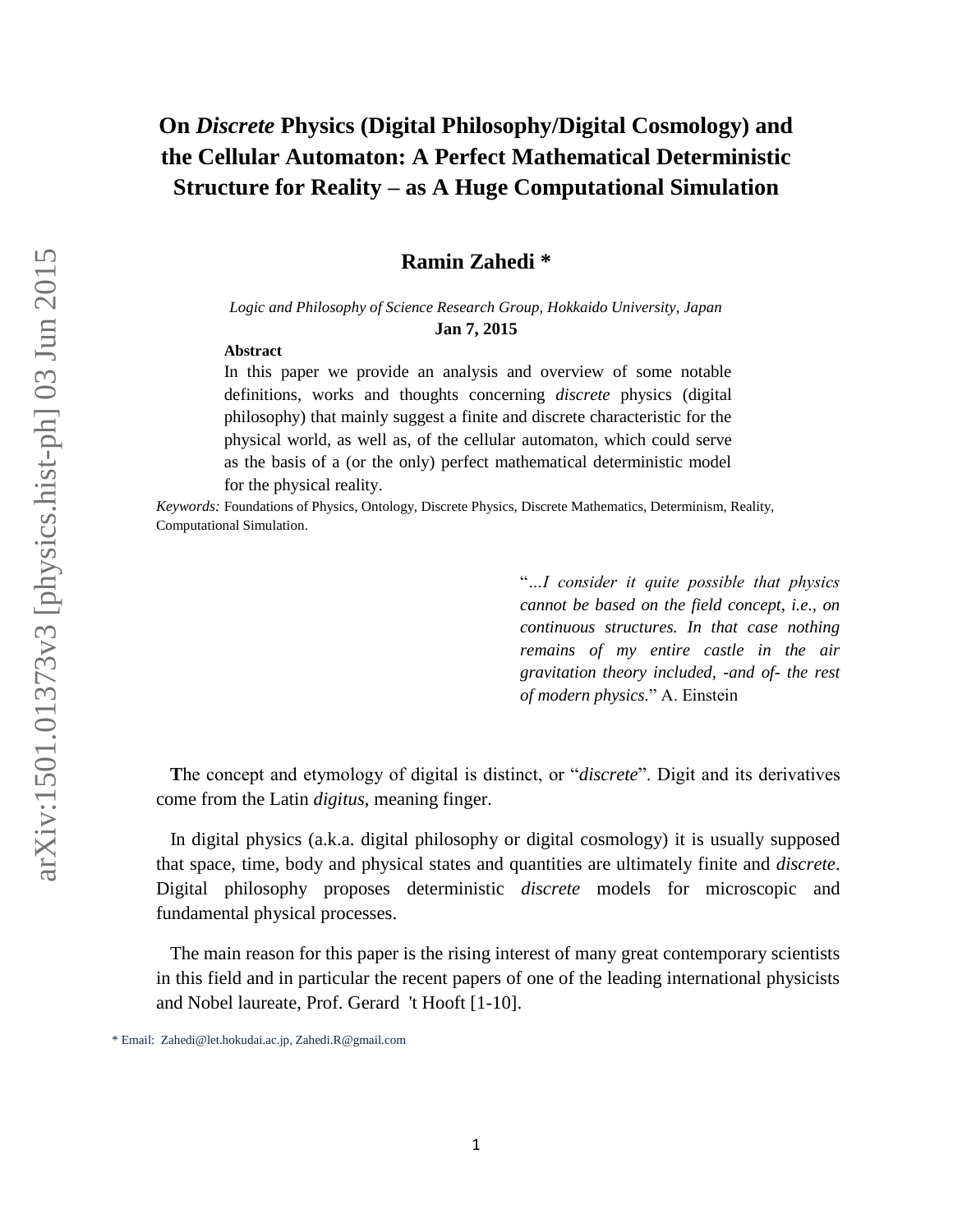## 1. *Discrete*, Finite Physical World

 **T**he physical world has always been described by ordinary calculus and partial differential equations, based on continuous mathematical models. In digital philosophy a different approach is taken, one that often uses the model of cellular automaton (see the next sec.) [15].

 *Discrete* physics (digital philosophy) grew out of an earlier digital physics that proposed to support much of fundamental theories of physics (including quantum theory) in a cellular automaton structure. Specifically, it works through the consequences of assuming that the universe is a gigantic cellular automaton. It is a digital structure that encompasses all of physical reality (including mental activities) as digital processing. From the point of view of determinism, this digital approach to philosophy and physics gets rid of the essentialism of the Copenhagen interpretation of quantum mechanics.

 In fact, there is an ongoing effort to understand the physical systems in terms of digital models. According to these models, the universe can be conceived as the output of a universal computer simulation, or as mathematically isomorphic to such a computer, which is a huge cellular automaton [16, 17, 18]. Digital philosophy proposes to find some ways of dealing with certain issues in the philosophy of physics and mind (in particular issues of determinism) [15]. In some sense in this *discrete* approach to physics, continuity, differentiability, infinitesimals and infinities, are "ambiguous" notions. Despite that, many scientists proposed *discrete* structures (based on current theories) that can approximate continuous models to any desired degree of accuracy.

 Richard Feynman in his famous paper [29], after discussing arguments regarding some of the main physical phenomena concluded that: all these things suggest that it's really true, somehow, that the physical world is representable in a *discretized* way. It is worth to note here also Einstein's view on continuous models of physics: I consider it quite possible that physics cannot be based on the field concept, i.e., on continuous structures. In that case nothing remains of my entire castle in the air gravitation theory included, -and of- the rest of modern physics [30].

## 2. The Cellular Automaton

 **P**roposals of digital physics reject the very notion of the continuum and claim that current continuous theories are approximations of a true *discrete* theory of a finite world. Typically such models consist of a regular "lattice" of cells with finite state information at each cell. These lattice cells do not exist in physical space. In fact physical space arises from the relationships between states defined at these cells. In the most commonly studied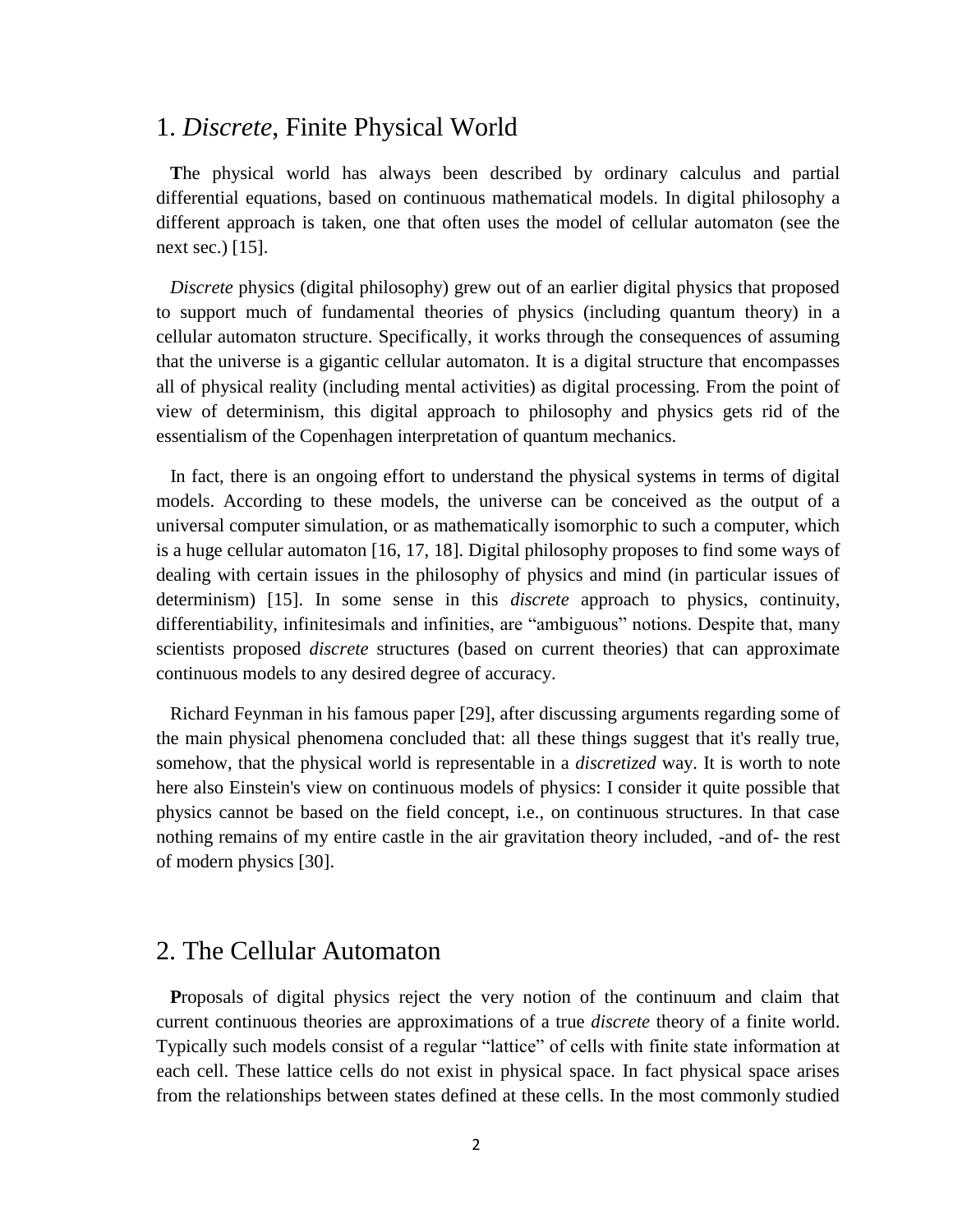lattice of cells or cellular automaton models, the state is restricted to a fixed number of possibilities.

 Firstly, cellular automaton models were studied in the early 1950s. Von Neumann introduced cellular automata more than a half-century ago [21]. By standard definition, a cellular automaton is a collection of stated (or colored) cells on a grid of specified shape that evolves through a number of *discrete* time steps according to a set of certain rules based on the states of neighboring cells. These rules are then applied iteratively for as many time steps as desired. In fact, von Neumann was one of the first people to consider such a model. The most interesting cellular automaton is something that von Neumann called the universal constructor. The neat thing about cellular automata is that they don't look exactly like computers and there are no such constructs like program, memory or input. They look more like *discrete* dynamical systems and instead have functionally similar but semantically distinct constructs like evolution rules, space, time and initial conditions.

 One of the most fundamental properties of a cellular automaton is a type of grid on which it is calculated or computed. The simplest grid is a one-dimensional line. In two dimensions, square, triangular and hexagonal grids can be considered. Cellular automata can also be built on the Cartesian grids in arbitrary number of dimensions [22, 23]. Cellular automata theory has simple rules and structures that are capable of producing a wide variety of unexpected behaviors. For example, there are universal cellular automata that are able to simulate the behavior of any other cellular automaton [24].

 An increasing number of works on cellular automata related to philosophical arguments are being presented by professional scholars interested in the conceptual implications of their work. Among the interesting issues that have already been addressed through the approach of cellular automata in philosophy of science are free will, the nature of computation and simulation, and the ontology of a digital world [25].

# 3. Is *Discrete* Physics a Perfect Deterministic Model for Physical Reality?

 **I**n the opinion of the author, the answer is affirmative [37]. The notion of nature as a *discrete* form/structure (or a cellular automaton, like a computer simulation model), seems to be supported by an epistemological desideratum and in the last half century many great scientists have logically and reasonably proposed that the physical world might have fundamentally a *discrete* and computational (or computer simulational) structure [16, 17, 18, 20, 27, 28].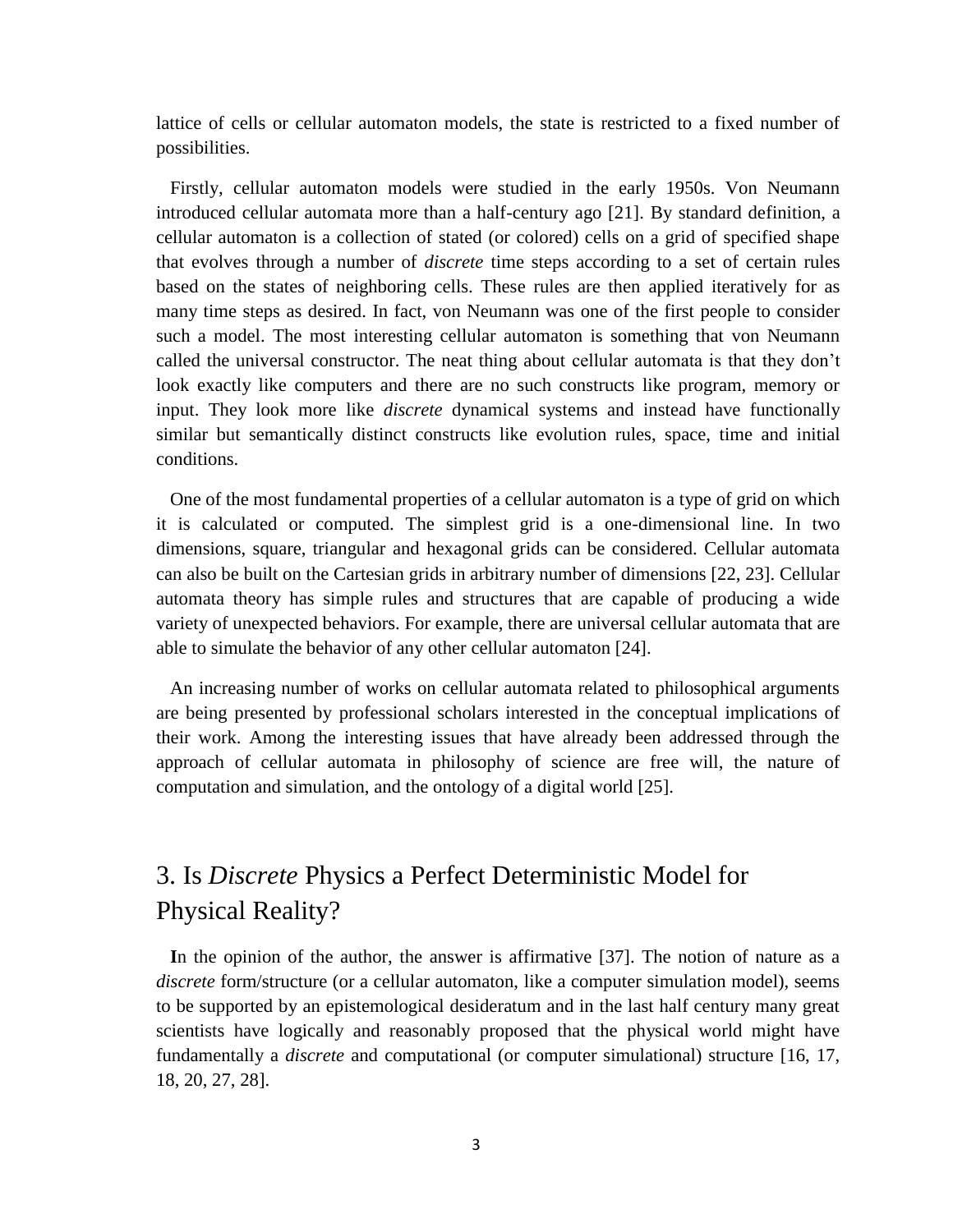Richard Feynman had speculated that such *discrete* structures will ultimately provide the most complete and accurate descriptions of physical reality [20]: it always bothers me that, according to the laws as we understand them today, it takes a computing machine an infinite number of logical operations to figure out what goes on in no matter how tiny a region of space, and no matter how tiny a region of time. How can all that be going on in that tiny space? Why should it take an infinite amount of logic to figure out what one tiny piece of space/time is going to do? So I have often made the hypothesis that ultimately physics will not require a mathematical statement, that in the end the machinery will be revealed, and the laws will turn out to be simple, like the chequer board with all its apparent complexities.

 As we already noted, Prof. Gerard 't Hooft, a contemporary leading physicist, has also published many papers on this subject in recent years. Particularly, he has tried to consider questions, like:

- Can Quantum Mechanics be Reconciled with Cellular Automata Model?

- Obstacles on the Way Towards the Quantization of Space, Time and Matter -- and Possible Resolutions,

- Does God Play Dice? (One of the Famous Einstein's Ontological Questions),

- The Possibility of a Local Deterministic Theory of Physics,

…

 Here is one of the Gerard 't Hooft's discussions on the possibility of a local deterministic theory of physics [26] (also see [9]): quantum mechanics could well relate to micro-physics the same way thermodynamics relates to molecular physics: it is formally correct, but it may well be possible to devise deterministic laws at the micro scale. Why not? The mathematical nature of quantum mechanics does not forbid this, provided that one carefully eliminates the apparent no-go theorems associated to the Bell inequalities. There are ways to re-define particles and fields such that no blatant contradiction arises. One must assume that all macroscopic phenomena, such as particle positions, momenta, spins, and energies, relate to microscopic variables in the same way thermodynamic concepts such as entropy and temperature relate to local, mechanical variables. The outcome of these considerations is that particles and their properties are not, or not entirely, real in the ontological sense. The only realities in this theory are the things that happen at the Planck scale. The things we call particles are chaotic oscillations of these Planckian quantities.

 t'Hooft in his most recent paper [9], (see also [10]), where discussing the mapping between the Bosonic quantum fields and the cellular automaton in two space-time dimensions, concluded that: "the states of the cellular automaton can be used as a basis for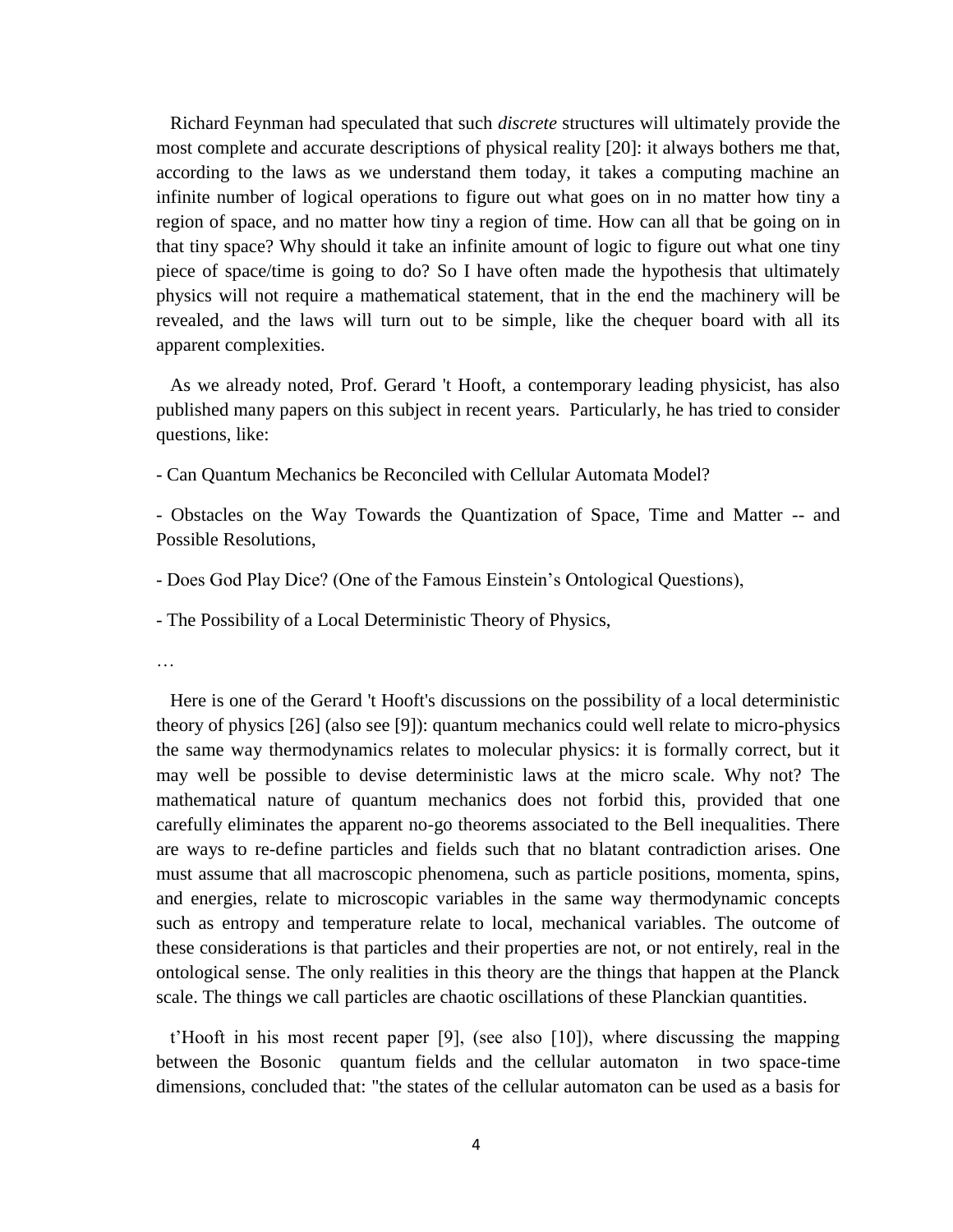the description of the quantum field theory. These models are equivalent. This is an astounding result. For generations we have been told by our physics teachers, and we explained to our students, that quantum theories are fundamentally different from classical theories. No-one should dare to compare a simple computer model such as a cellular automaton based on the integers, with a fully quantized field theory. Yet here we find a quantum field system and an automaton that are based on states that neatly correspond to each other, they evolve identically. If we describe some probabilistic distribution of possible automaton states using Hilbert space as a mathematical device, we can use any wave function, certainly also waves in which the particles are entangled, and yet these states evolve exactly the same way. Physically, using 19th century logic, this should have been easy to understand: when quantizing a classical field theory, we get energy packets that are quantized and behave as particles, but exactly the same are generated in a cellular automaton based on the integers; these behave as particles as well. Why shouldn't there be a mapping"?

 Of course one can, and should, be skeptic. Our field theory was not only constructed without interactions and without masses, but also the wave function was devised in such a way that it cannot spread, so it should not come as a surprise that no problems are encountered with interference effects, so yes, all we have is a primitive model, not very representative for the real world. Or is this just a beginning"?

 He also mentions in his paper concerning three space-time dimensions (for which there is a special interest and emphasis in the literature and relating to the physical reality of three dimensional sub-universe [11, 12, 13, 14]: the classical theory suggests that gravity in three space-time dimensions can be quantized, but something very special happens; … now that would force us to search for deterministic, classical models for 2+1 dimensional gravity. In fact, the difficulty of formulating a meaningful `Schrodinger equation' for a  $2+1$ dimensional universe, and the insight that this equation would (probably) have to be deterministic, was one of the first incentives for this author to re-investigate deterministic quantum mechanics as was done in the work reported about here: if we would consider any classical model for 2+1 dimensional gravity with matter (which certainly can be formulated in a neat way), declaring its classical states to span a Hilbert space in the sense described in our work, then that could become a meaningful, unambiguous quantum system.

 In addition, contemporary British physicist, John Barrow states: we now have an image of the universe as a great computer program, whose software consists of the laws of nature which run on hardware composed of the elementary particles of nature [19].

 As a special but important case concerning Bell's inequalities, t' Hooft points out, Bell has shown that hidden variable theories (that the quantum particles are, somehow, accompanied by classical hidden variables that decide what the outcome of any of possible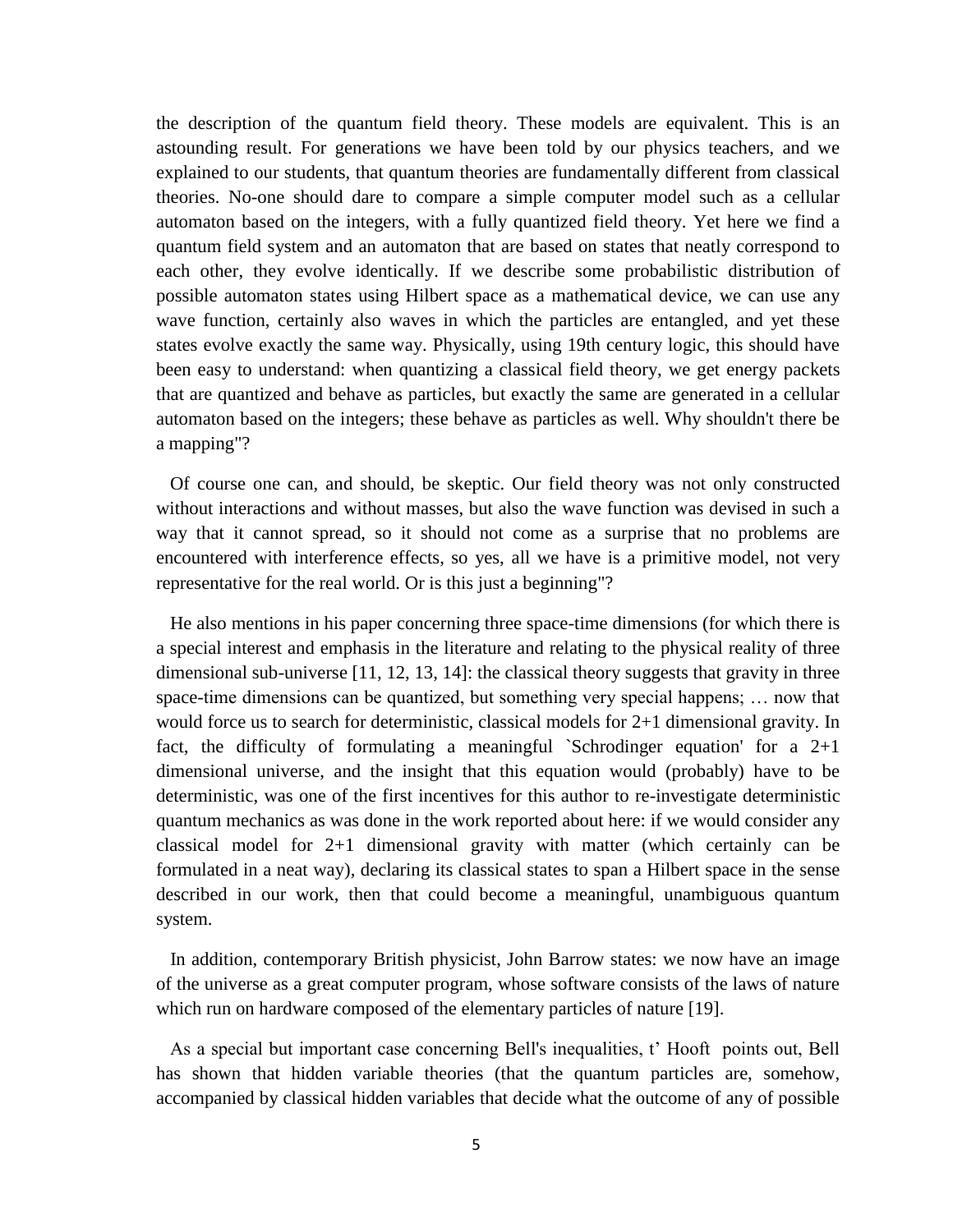measurements will be, even if the measurement is not made) are unrealistic. We must conclude that the cellular automaton theory - the model of t' Hooft (see [8, 9]) - cannot be of this particular type. Yet, we had a classical system and we claim that it reproduces quantum mechanics with probabilities generated by the squared norm of wave functions. Quantum states, and in particular entangled quantum states, are perfectly legitimate to describe statistical distributions. But to understand why Bell's inequalities can be violated in spite of the fact that we do start off with a classical deterministic, *discrete* theory (e.g. based on the cellular automaton) requires a more detailed explanation (see [8]). There is also a complete explanation regarding the collapse of the wave function via the cellular automaton structure [7, 8].

 An immense and relatively newer research field of physics is loop quantum gravity, which may lend support to digital physics, also assumes space-time is "quantized" [32-36].

 From the historical perspective it is worth to note that one of the first ideas that "the universe is a computer simulation" was published by Konrad Zuse [16]. He was the first to suggest (in 1967) that the entire universe is being computed on a huge computer, possibly a cellular automaton. In his paper he writes: that at the moment we do not have full digital models of physics … which would be the consequences of a total *discretization* of all natural laws? For lack of a complete automata-theoretic description of the universe he continues by studying several simplified models. He discusses neighboring cells that update their values based on surrounding cells, implementing the spread and creation and annihilation of elementary particles. He writes: in all these cases we are dealing with automata types known by the name "cellular automata" in the literature, and cites von Neumann's 1966 book: Theory of self-reproducing automata [16, 31].

## 4. Some remarks

 **F**rom the above discussions and arguments some logical/ontological questions naturally arise. Are we part of a computer simulation? Are there some advanced civilizations, who have created this huge simulation?, In other words, if we discover that we are existing in a sort of computer simulation, naturally and logically, we can ask, who has created it and is running this simulation, and also for what reason(s)?, Are we a part of a vast scientific and social experiment? Does it made sense to reason that this simulation was created by others?

 **T**he ontological structure of a *discrete*-finite model of reality needs further research. One prospect would be searching for phenomena which cannot be predicted, calculated and described (theoretically/experimentally) according to current quantum theories and other fundamental theories of physics, but could be demystified only by *discrete* structures [37].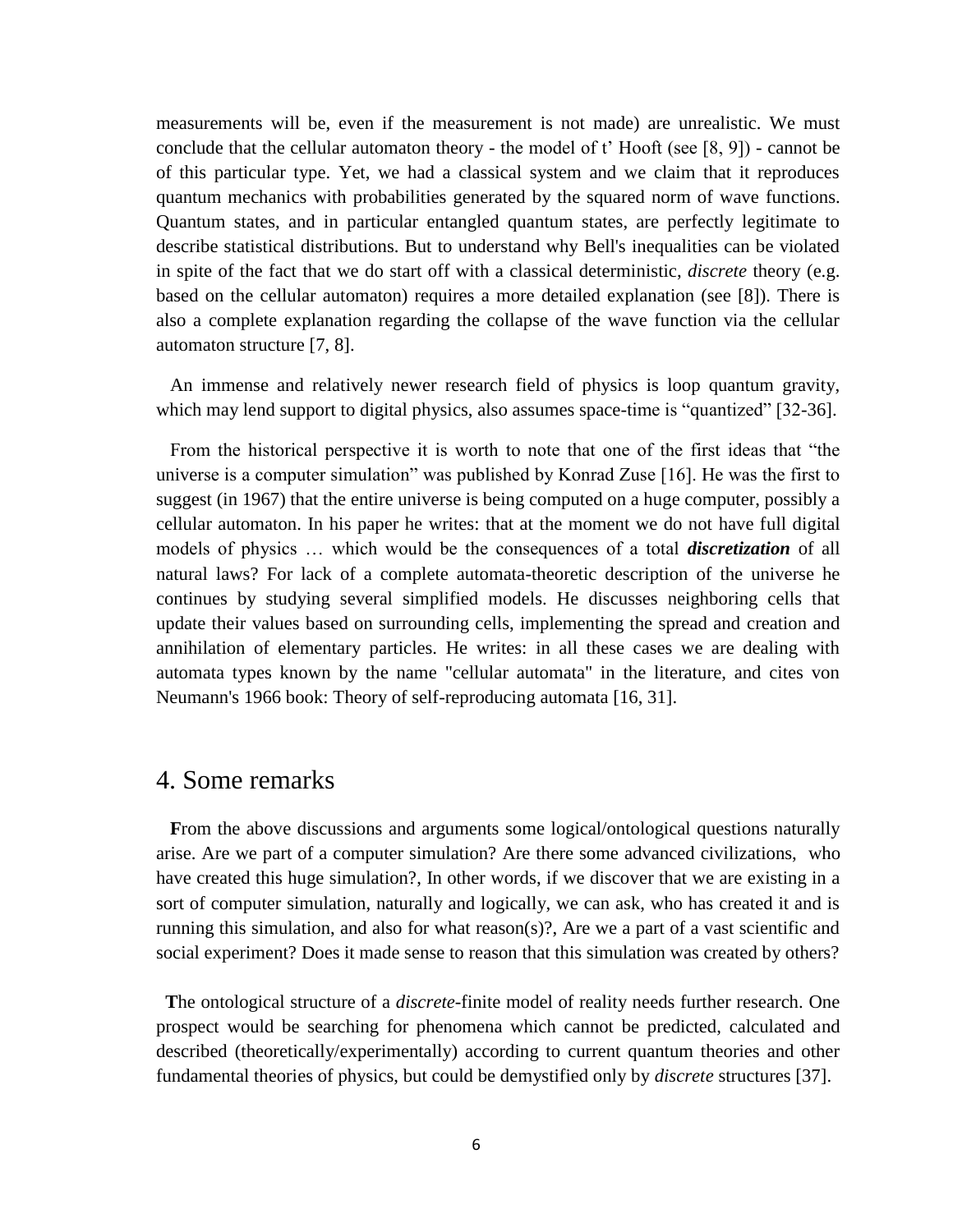#### **References:**

[1]- G. 't Hooft, `"Quantum Mechanics and determinism," in Proceedings of the Eighth Int. Conf. on "Particles, Strings and Cosmology, Univ. of North Carolina, Chapel Hill, Apr. 10- 15, 2001, P. Frampton and J. Ng, Eds., Rinton Press, Princeton, pp. 275 - 285; ITP-UU/01/18, SPIN-2001/11, arXiv:hep-th/0105105; id., Determinism beneath Quantum Mechanics, presented at "Quo vadis Quantum Mechanics?", Temple University, Philadelphia, (September 25, 2002), ITP-UU-02/69, SPIN-2002/45, arXiv:quantph/0212095, 2002.

[2]- G. 't Hooft, "The mathematical basis for deterministic quantum mechanics, in Beyond the Quantum," World Scientific, Th. M. Nieuwenhuizen et al, ed., pp.3-19, arXiv:quantph/0604008, 2006

[3]- G. 't Hooft, "Quantum Gravity as a Dissipative Deterministic System," Class. Quant. Grav. 16, 3263, 1999.

[4] - G. 't Hooft, "Determinism in Free Bosons," Int. J. Theor. Phys. 42, 355, 2003.

[5]- G. 't Hooft, "Entangled quantum states in a local deterministic theory," 2nd Vienna Symposium on the Foundations of Modern Physics (June 2009), ITP-UU-09/77, SPIN-09/30; arXiv:0908.3408v1 [quant-ph], 2009.

[6]- G. 't Hooft, "Classical cellular Automata and Quantum Field Theory," in Proceedings of the Conference in Honor of Murray Gell-Mann's 80th Birthday "Quantum Mechanics, Elementary Particles, Quantum Cosmology and Complexity", Singapore, February 2010, H. Fritzsch and K. K. Phua, eds., World Scientific, pp 397 - 408, Repr. in: Int. J. Mod. Phys. A25, no 23, pp. 4385-4396, 2010.

[7]- Gerard 't Hooft, "Quantum Mechanics from Classical Logic," Journal of Physics: Conference Series 361, 012024, IOP Publishing, 2012.

[8]- G. 't Hooft, "How a wave function can collapse without violating Schrodinger's equation, and how to understand Born's rule," ITP-UU-11/43, SPIN-11/34, arXiv:1112.1811 [quant-ph], 2011.

[9]- Gerard 't Hooft, "The Cellular Automaton Interpretation of Quantum Mechanics. A View on the Quantum Nature of our Universe, Compulsory or Impossible?," arXiv:1405.1548v2, Jun 2014.

[10]- Gerard 't Hooft, "Duality between a deterministic cellular automaton and a bosonic quantum field theory in 1+1 dimensions," arXiv:1205.4107 [quant-ph], 2012.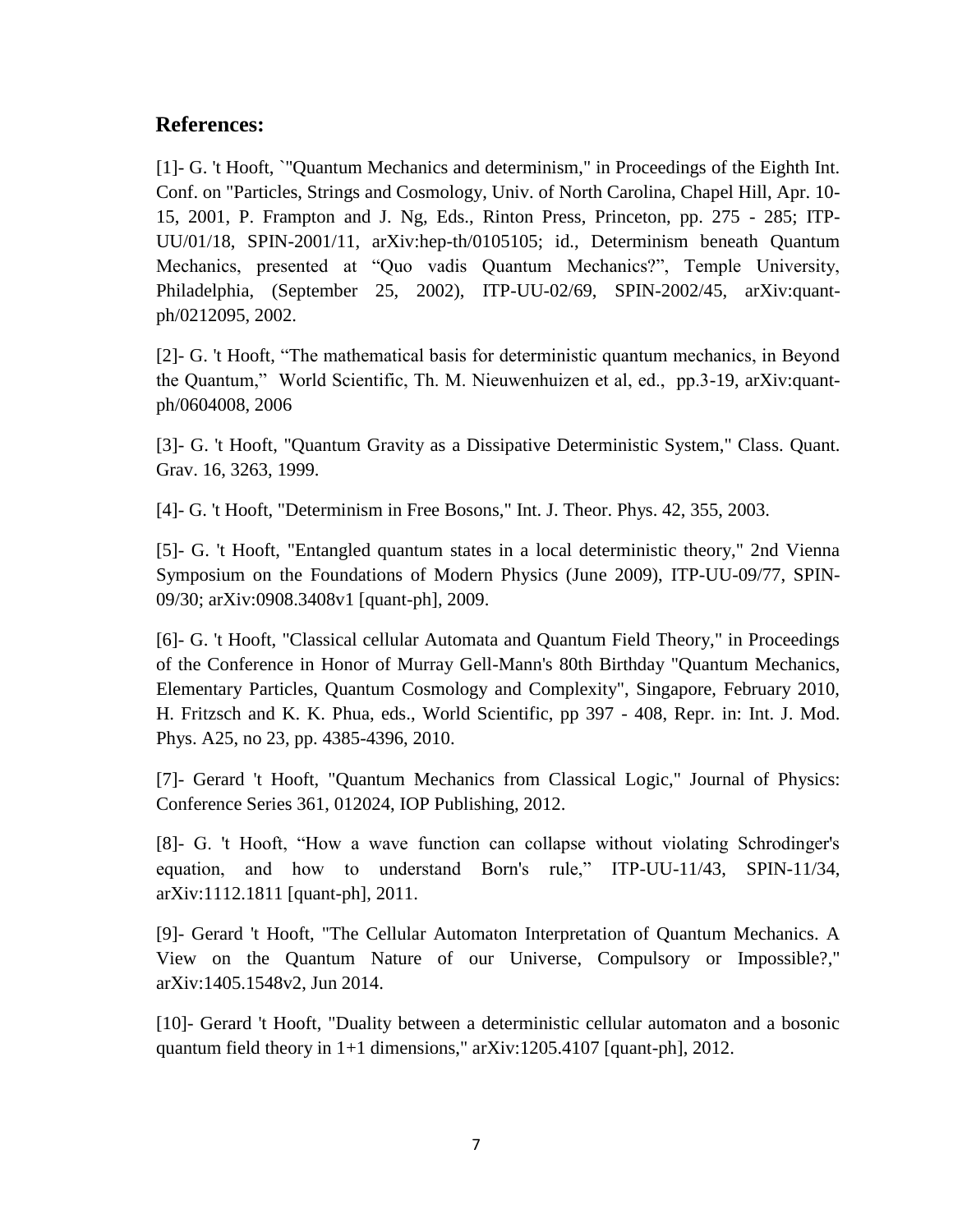[11]- S. Deser, R. Jackiw and G. 't Hooft, "Three-dimensional Einstein gravity: dynamics of at space," Ann. Phys. 152 p. 220, 1984.

[12]- G. 't Hooft, "Classical N-particle cosmology in 2+1 dimensions," Class. Quantum Grav. 10, S79-S91, 1993.

[13]- G. 't Hooft, "Cosmology in 2+1 dimensions", Nucl. Phys. B30 (Proc. Suppl.) pp. 200-203, 1993.

[14]- G. 't Hooft, "Quantization of point particles in (2+1)-dimensional gravity and spacetime discreteness," Class. Quantum Grav. 13, pp. 1023-1039, arXiv:gr-qc/9601014, 1996.

[15]- E. Fredkin, "An Introduction to Digital Philosophy," International Journal of Theoretical Physics, Vol. 42, No. 2, February 2003.

[16]- Konrad Zuse, "Rechnender Raum," Elektronische Datenverarbeitung, Vol 8., pp. 336–344, 1967.

[17]- K. Zuse, "Calculating Space," Cambridge, MA: MIT Press, 1970. (for some historical details about Zuse's works see also: K. Zuse, "The Computer - My Life," Konrad Zuse (et al.), Springer Verlag, Berlin, 1993).

[18]- K. Zuse, "The Computing Universe," International Journal of Theoretical Physics, 21 (6–7), pp. 589–600, 1982.

[19]- John D. Barrow, "New Theories of Everything," Oxford University Press, 2008.

[20]- Richard Feynman, "The Character of Physical Law," Messenger Lectures, Cornell University, p.57, 1964.

[21]- J. Von Neumann, "The General and Logical Theory of Automata," in Cerebral Mechanisms in Behavior: The Hixon Symposium, New York: John Wiley & Sons, 1951.

[22]- G. Rao Venkatesh, "Digital Philosophy: Are Cellular Automata Important?," Ribbonfarm Inc. (www.ribbonfarm.com), 2007.

[23]- S. Wolfram, "A New Kind of Science," Champaign, IL: Wolfram Media, 2002.

[24]- P. Gacs, "Reliable Cellular Automata with Self-Organization." J. Stat. Phys. 103, pp. 45-267, 2001.

[25]- Francesco Berto, Jacopo Tagliabue, "Cellular Automata , # Cellular Automata as Models of Reality" The Stanford Encyclopedia of Philosophy, 2012.

[26]. Gerard 't Hooft, "Does God Play Dice, Physics World," December 2005.